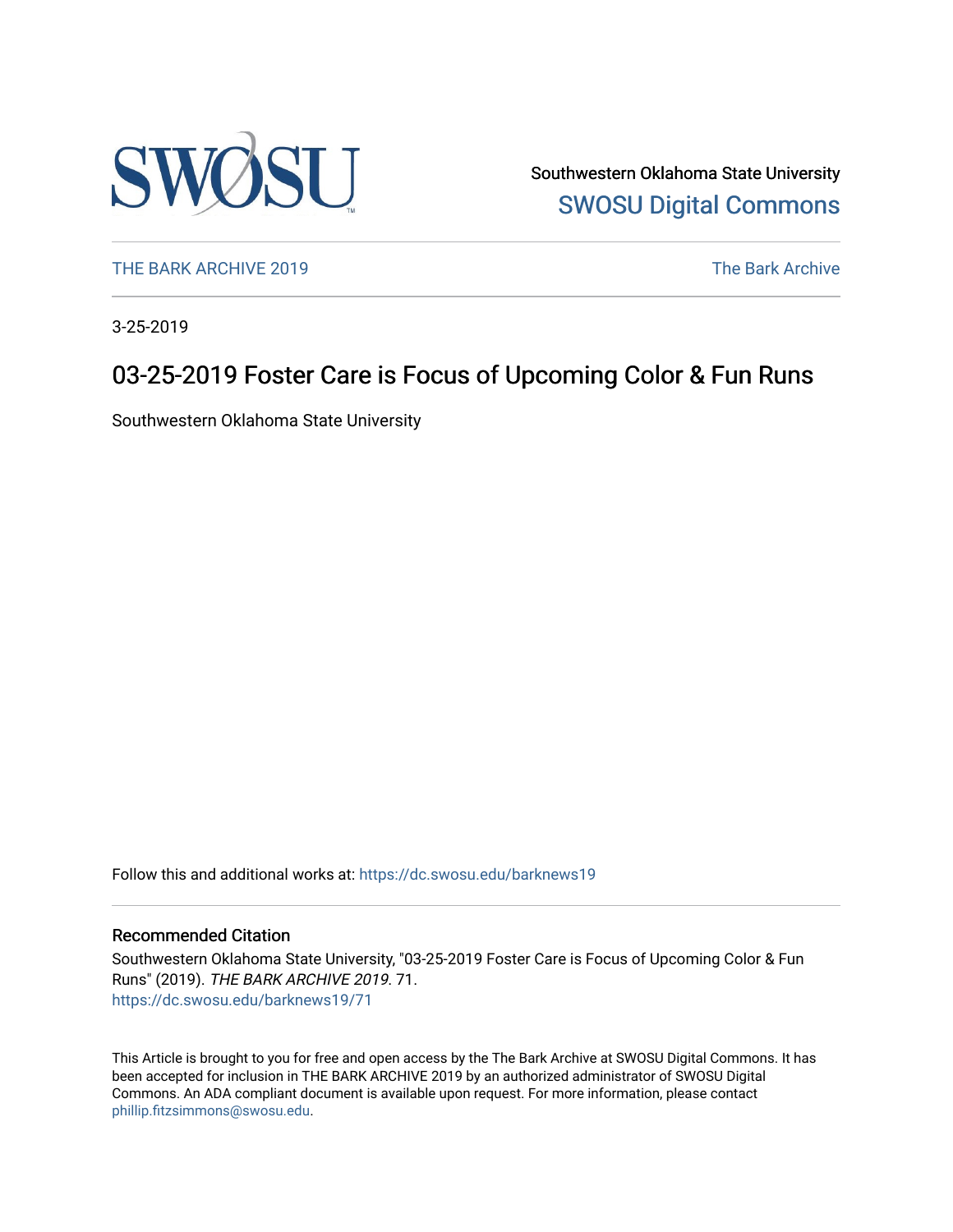

25 March, 2019



# **Foster Care is Focus of Upcoming Color & Fun Runs**

The Nurses Christian Fellowship (NCF) at Southwestern Oklahoma State University invites everyone to their upcoming April 6 event—Western Oklahoma Runs Foster.

The NCF is hosting a 5K color run and one mile color run at Radar Park in Weatherford on Saturday, April 6, at 9 a.m. All funds raised will be given to a local foster care organization, Kids in Care.

All information and registration can be found on the website https://swosu5k.wixsite.com/mysite or on the Facebook page, Western Oklahoma Runs Foster.

Awards will be given for the 5K. Students are able to register for the races until the day of the race. Contact organizers at westernokrunsfoster@gmail.com or message them on Facebook with any questions.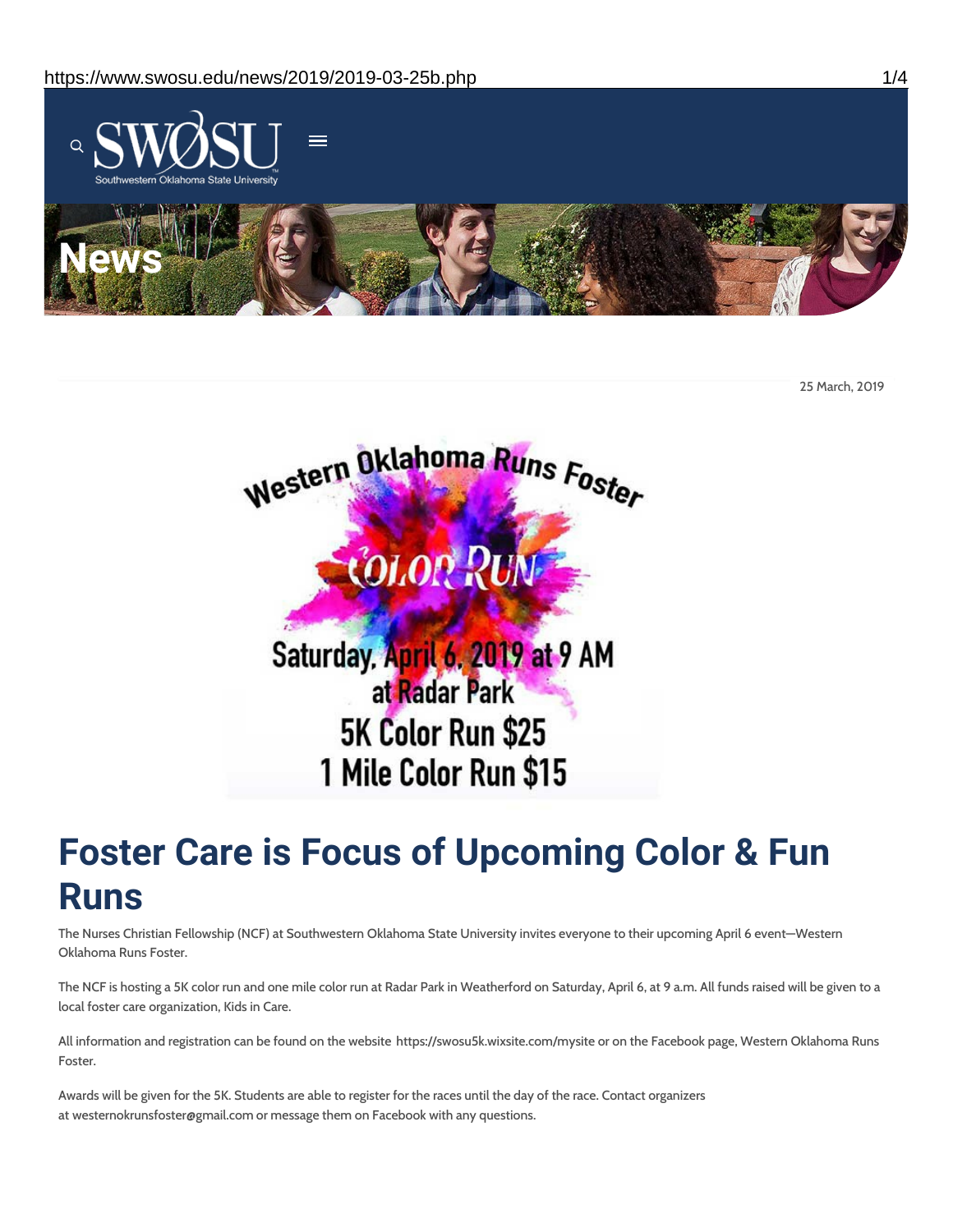| Administration<br>D<br>Alumni and Foundation<br>D<br>Community<br>D<br>Events<br>D | Academics | D |
|------------------------------------------------------------------------------------|-----------|---|
|                                                                                    |           |   |
|                                                                                    |           |   |
|                                                                                    |           |   |
|                                                                                    |           |   |
| <b>Faculty and Staff</b><br>D                                                      |           |   |
| Miscellaneous<br>D                                                                 |           |   |
| Sayre<br>D                                                                         |           |   |
| <b>Students</b><br>D                                                               |           |   |

## **Archive Links**  $2018$  $2019$ [2020](https://www.swosu.edu/news/2020/index.php)  $\bullet$ [Archive](https://dc.swosu.edu/bark/) **Archive Archive Archive Archive Archive** Archive Archive Archive Archive Archive Archive Archive Archive



### Weatherford Campus

100 Campus Drive Weatherford, OK 73096

### Sayre Campus

409 E Mississippi Ave Sayre, OK 73662

Connect to Us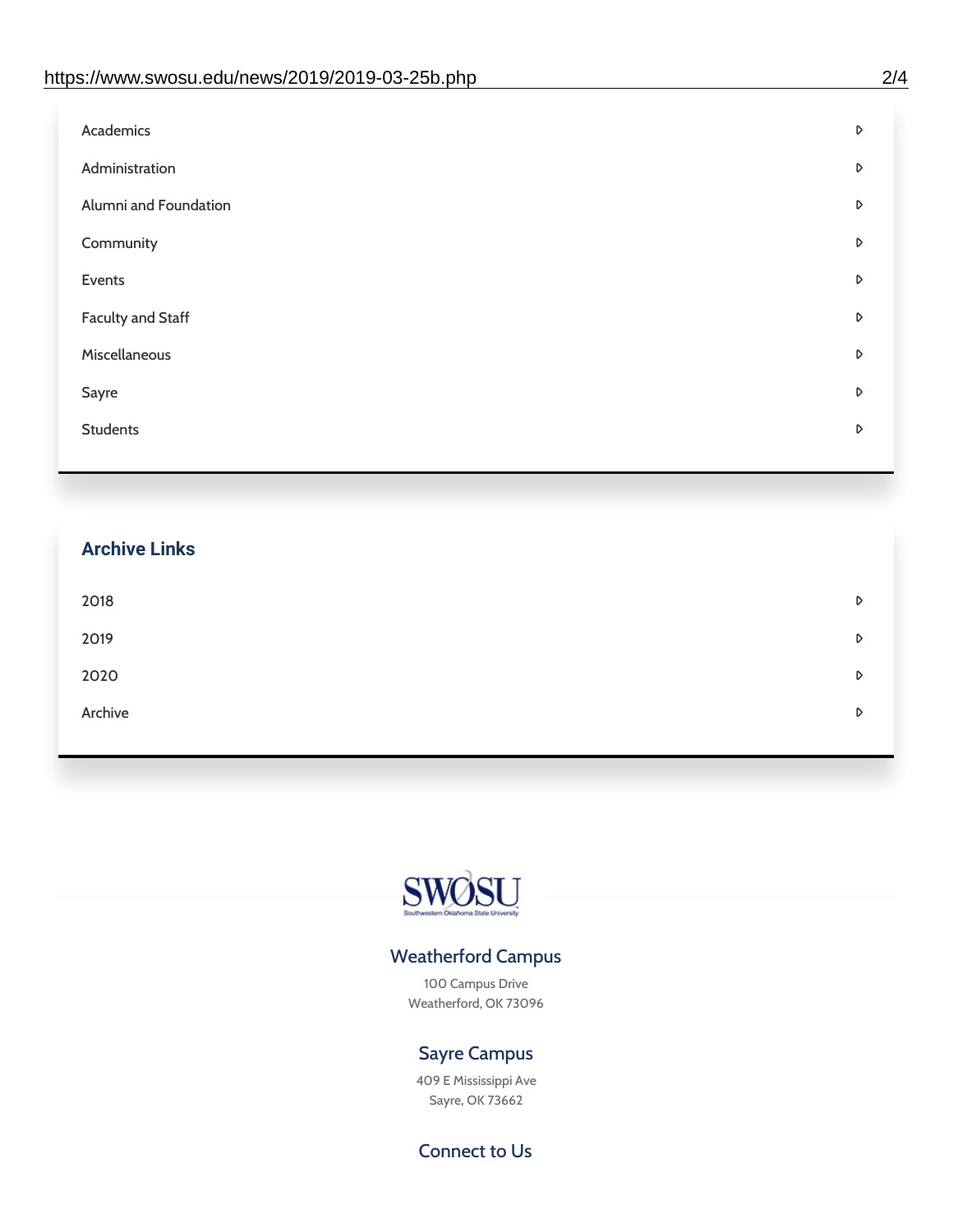千岁回调

Contact [Information](https://www.swosu.edu/about/contact.php) [University/Facility](https://www.swosu.edu/about/operating-hours.php) Hours [Campus](https://map.concept3d.com/?id=768#!ct/10964,10214,10213,10212,10205,10204,10203,10202,10136,10129,10128,0,31226,10130,10201,10641,0) Map

Give to [SWOSU](https://standingfirmly.com/donate)

Shop [SWOSU](https://shopswosu.merchorders.com/)



**[Directory](https://www.swosu.edu/directory/index.php)** 

[Calendar](https://eventpublisher.dudesolutions.com/swosu/)

[Apply](https://www.swosu.edu/admissions/apply-to-swosu.php)

[GoSWOSU](https://qlsso.quicklaunchsso.com/home/1267)

[Jobs@SWOSU](https://swosu.csod.com/ux/ats/careersite/1/home?c=swosu)



Current [Students](https://bulldog.swosu.edu/index.php)

[Faculty](https://bulldog.swosu.edu/faculty-staff/index.php) and Staff

**Enrollment Management** [580.774.3782](tel:5807743782)

> **PR/Marketing** [580.774.3063](tel:5807743063)

**Campus Police** [580.774.3111](tel:5807743111)